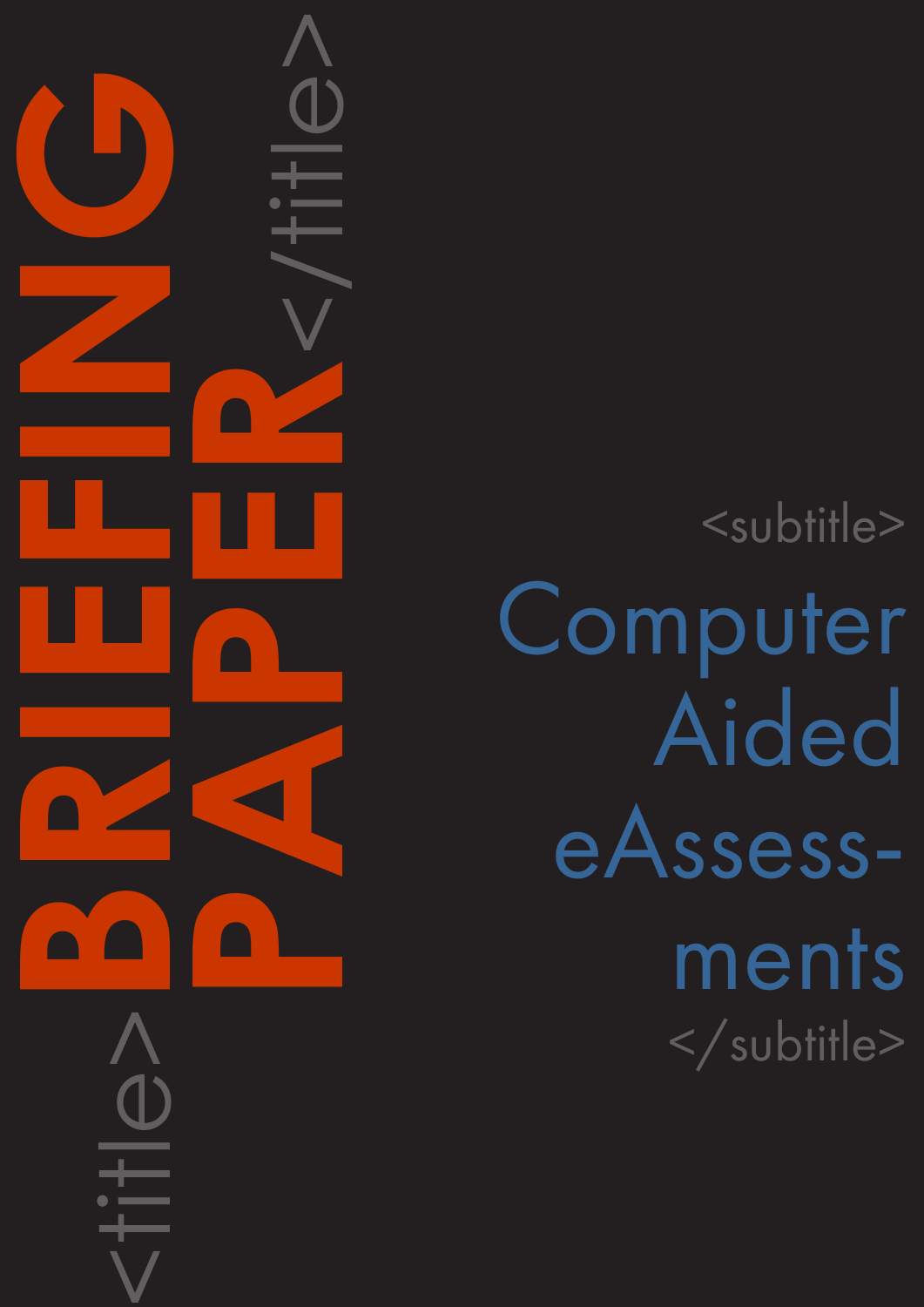### CAPDM Ltd. CAPDM Ltd.

Introduction Successful construction relies on good architecture. Detailed designs, capable foundations, the appropriate use of materials, and the successful management of construction processes, are all guided by architectural blueprints. In turn, the architecture itself is guided by the proposed use and users of the building.

> This analogy applies well to building effective programmes of learning, whether for delivery face to face in a classroom, at a distance, or blended.

> The challenge facing today's "learning architects" is to develop the framework and the blueprints – the "learning architecture" – that will guide the design and construction of effective programmes able to satisfy the ever widening spectrum of learners, and their individual needs.

> Within that overall architecture, well designed assessment can greatly enhance the learning process by providing immediate and personal feedback to students. This helps to promote better overall understanding and a capability for selfreflection. Assessment is therefore a critical catalyst for student learning, and should be an integral component of any learning architecture.

> > **Computer** aided assessment

Computer aided assessment falls into two broad categories: assessments that can be computer marked, and assessments that still require a human valuator somewhere in the loop. While the former is reasonably well catered for (though most people still use it in a content and an educational objective light manner) computer aided tutoring has traditionally be difficult to implement. However recent advances in technology has seen this grow in importance, as it both speeds the processing of results, and can give more detailed feedback to students, tutors and examiners for less effort.

In this briefing paper we will examine the current state of computer aided assessment, and explore where it might fit into your learning architecture. A future briefing paper will cover designs for content rich, computer-marked assessments.

The growth in the use of on-line learning environments has meant that for many institutions, electronic submission and assessment of their student's work is now possible. The Open University uses its own bespoke Tutor Marked Assignment (TMA) system and is experimenting with intelligent essay assessment, applying known statistical analysis techniques such as regression analysis to develop scoring models that compare well to human markers, and latent semantic analysis to estimate how similar one body of content is to another at a meaningful level.

The OU built and tested an open source prototype tutor mentoring tool called ["OpenMentor"](http://kn.open.ac.uk/public/workspace.cfm?wpid=3817), which used 178 known rules derived from the analyse of thousands of TMA responses, to give individual tutors feedback on their marking of assignments. Using Bales (1950) analysis, tutor responses are analysed and categorised into 4 socio-emotive categories:

## **Computer** aided tutoring

- 1. Positive reactions agreeing and boosting the other person;
- 2. Negative reactions disagreement;
- 3. Directing or teaching;
- 4. Questioning requesting information or further clarification.

OpenMentor was used extensively on the OU's MA in Open and Distance Learning course as part of the overall mentoring process, but used as a training tool it is particularly useful for new tutors joining the university. A second prototype was developed to monitor and graph how tutors analyse students free text responses.

While both of these computer aided tutoring applications are not yet developed to a standard where they might be as capable as human markers, they are able to provide weak but statistically significant models that correlate well with human graders.

Computer aided assessment (CAA) has had a long and eventful childhood. Recent surveys on the uptake of CAA confirm that the widely felt concerns that tutors and administrators have had that CAA tools are difficult to use, and that computer aided assessments are mostly 'dumbed-down assessments'.

However, most of the early threats to the credibility of CAA have been addressed. Concerns about students 'guessing' answers, have been largely addressed by new question authoring strategies including removing clues, increasing the number of distractors, and by careful use of negative marking schemes.

Concerns that computer assessments are unable to assess Bloom's (1956) higher learning outcomes (evaluation, synthesis and analysis) have also largely been addressed in research. Boyle et.al concluded in 2002 that computer aided assessment is appropriate for use in examining Bloom's higher level outcomes in undergraduates, so long as sufficient care is taken in the construction of the assessments. Mostert et al (2011) in a study done in the Faculty of Health Sciences at the University of Pretoria, concluded that it is a suitable assessment method to test on a variety of cognitive levels.

There has been a gradual realisation that computer based convergent assessment (leading to the selection of a single answer) is a valid tool to use in assessment, as is as tutor-marked divergent assessment (multiple answer options often provided by students in the form of free-text prose). Both are distinct, and have a role to play in any blended assessment strategy.

There are still many issues being addressed by the CAA community, but mastering the art of assessment authoring is a critical one. There is also still a steep learning curve for assessment designers, and it is important that they are given the time to work to reduce the scope of guessing, test learning outcomes at Bloom's higher level of abstraction, and explore how to vary the difficulty of questions.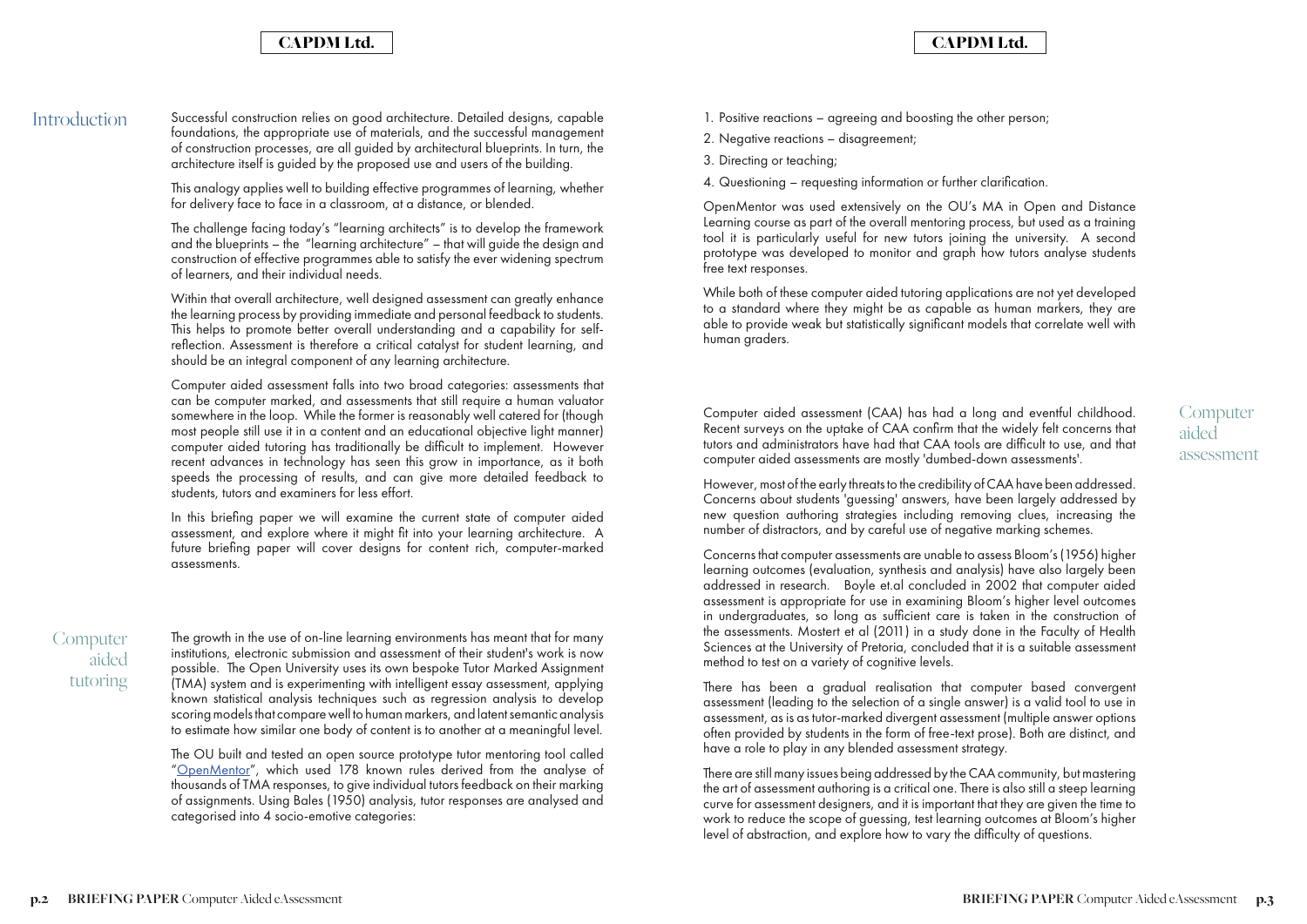## CAPDM Ltd. CAPDM Ltd.

## Conclusion

At an organisational level, making CAA a fully integrated part of your existing assessment procedures increases its perceived value, easing uptake and in turn helping to secure the considerable benefits CAA can bring when used appropriately. Establishing shared, subject-specific question banks help to drive the large scale adoption and use of CAA. Comprehensive training in assessment construction and analysis will help to underpin the academic value, and underpin the rigorous quality of the necessary assurance procedures.

An important aspect of computer aided assessment design at all levels of adoption is consistency. Once authors, tutors and students are conditioned to expect and understand computer aided assessment features, they will more quickly move beyond the 'context' and into the 'content', and have improved assessment facilitated, learning experiences.

The adoption of computer aided assessment technologies is still very much positioned in the "*Early Adopters*" stage of Roger's (2003) technology uptake curve.



# Technology Adoption Life Cycle

outcomes and materials assets you have, and which you have probably also spent considerable time and effort creating.

What can be usefully explored is the use of classifications, or taxonomies – such as Bloom – to ensure that assessment questions are rich and varied, and cover all aspects of the educational objectives being tested. Other design benefits can also be explored, such as ensuring that courses and course materials are designed around a well-defined set of learning objectives, that assessment answers link to a specific context in the core learning materials, and that there is a coherent and consistent context provided by the learning materials. In a properly designed course feedback can be enhanced – through the computer – to offer personalised progress reports based on the defined key learning objectives, thereby allowing for richer dynamic feedback to both students and tutors.

These capabilities become particularly relevant when you set out to create more effective on-line learning environments, with well designed self-assessment capabilities for flexible and distance learners. Assessments integrated into knowledge domains also make it easier for authors to construct the higher order assessment questions that challenge students to analyse, synthesise and evaluate across the whole body of knowledge.

Computer aided tutoring and assessment will eventually fit into these overall delivery environments. It is good sense to be preparing for this next stage of development in on-line and blended assessment strategies, and for the integrated learning architectures of the future.

The following academic papers and research were used in the preparation of this briefing paper, and their authors are gratefully thanked.

BALES, R.F. (1950) A set of categories for the analysis of small group interaction. American Sociological Review 15: 257-63.

BOYLE, A., HUTCHISON, D., O'HARE, D. & PATTERSON, A. (2002) Item International.

ROGERS, E. M. (2003) Diffusion of Innovations, New York, Free Press.

MOSTERT, e., de BRUYN, E., van SCHOOR, A., (2011) "Computer-based testing - the ideal tool to assess on the different levels of Bloom's taxonomy". Published: 14th International Conference on Interactive Collaborative Learning. IEEE.

WARBURTON, W. & CONOLE, G. (2005) Wither e-Assessment? IN: DANSON, M., ed., Proceedings of 9th International CAA Conference. Loughborough, University of Loughborough.

Figure 1: Technology uptake curve (Rogers 2003)

Moving from there into the *Early Majority* stage of uptake will require more effective training in best practice, improved tools, adoption of wider interoperability standards, and the realisation by institutions that a strategy, architecture, and IT infrastructure for CAA is needed. Leaving it for early innovating academics and departments to continue on an ad-hoc basis is a risky approach, and unlikely to secure the considerable gains and benefits CAA has to bring to the institution and customers.

However, it is also a mistake to consider computer aided assessment in isolation. It exists within the wider overall learning architecture that encapsulates all your learning materials and processes. Managing assessment materials effectively means they should be managed in conjunction with the other sets of learning

Acknowledgements